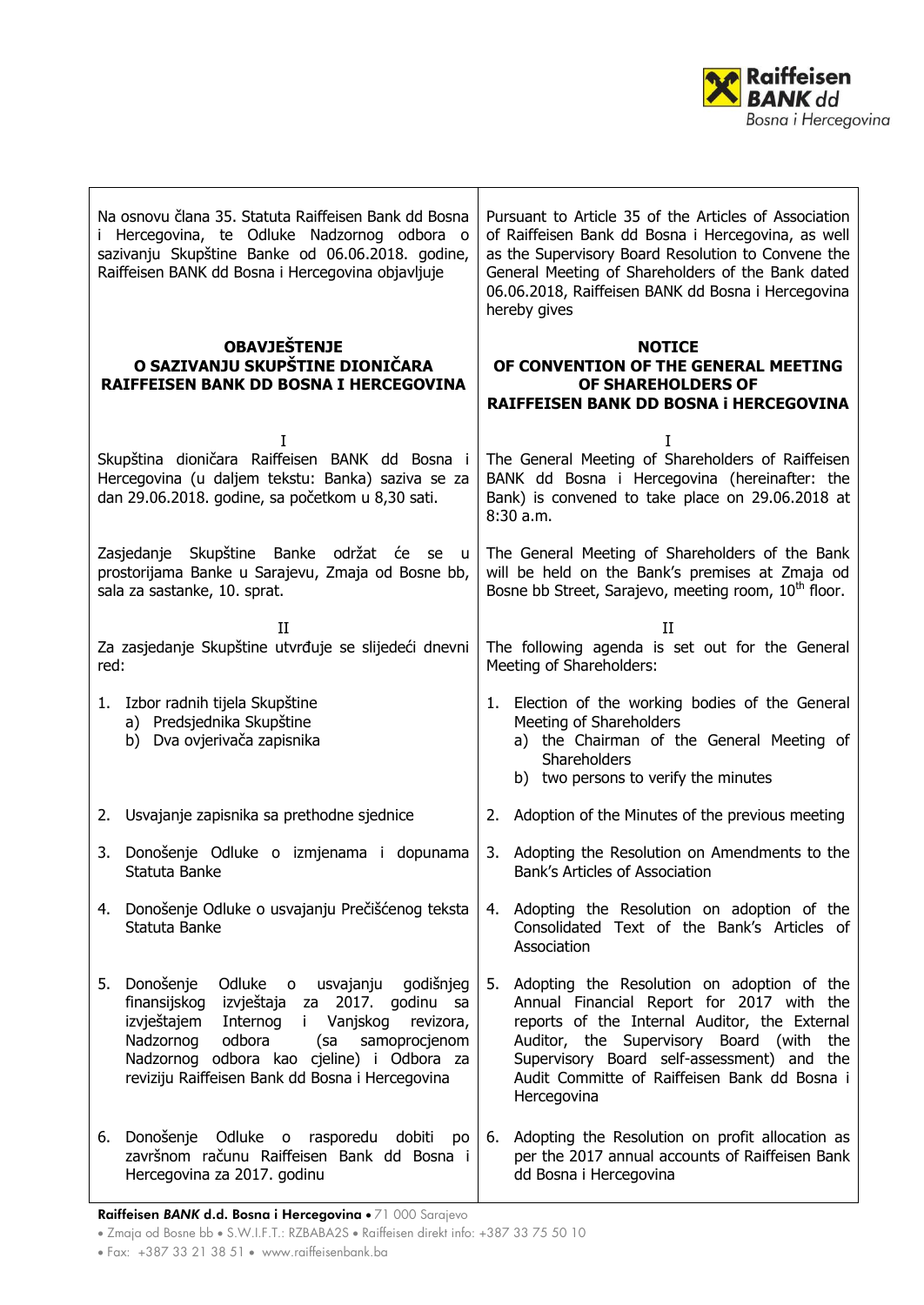

- 7. Donošenje Odluke o rasporedu zadržane dobiti, raspoložive za raspodjelu, po završnom računu Raiffeisen Bank dd Bosna i Hercegovina za 2017. godinu
- 8. Donošenje Odluke o usvajanju Poslovne politike RBBH 2018-2020
- 9. Donošenje Odluke o usvajanju Strateškog plana Raiffeisen Bank dd Bosna i Hercegovina za period 2018-2020. godina
- 10. Donošenje Odluke o usvajanju Plana poslovanja (Budžeta) Raiffeisen Bank dd Bosna i Hercegovina za 2018. godinu
- 11. Donošenje Odluke o usvajanju Plana kapitala Raiffeisen Bank dd Bosna i Hercegovina za 2018., 2019. i 2020. godinu
- 12. Donošenje Odluke o izboru nezavisnog vanjskog revizora
- 13. Donošenje Odluke o izboru nezavisnog vanjskog IT revizora
- 14. Donošenje Odluke o naknadama članovima Nadzornog odbora Raiffeisen Bank dd Bosna i Hercegovina za 2017. godinu
- 15. Informisanje Skupštine u smislu člana 59. stav 1. tačka h) Zakona o bankama
- 16. Informisanje Skupštine u smislu člana 70. stav 1. Zakona o bankama
- 17. Donošenje odluke o odobravanju izmjene Statuta Raiffeisen Invest d.o.o. Sarajevo

III Dioničar ili grupa dioničara sa najmanje 5% ukupnog broja dionica s pravom glasa, ima pravo pismeno predložiti izmjenu dnevnog reda i prijedloga odluka skupštine najkasnije osam dana od dana objavljivanja ovog obavještenja.

- 7. Adopting the Resolution on disbursement of retained earnings, available for allocation according to the 2017 annual accounts of Raiffeisen Bank dd Bosna i Hercegovina
- 8. Adopting the Resolution on approval of the RBBH Business Policy for 2018-2020
- 9. Adopting the Resolution on approval of the Strategic Plan 2018-2020 of Raiffeisen Bank dd Bosna i Hercegovina
- 10. Adopting the Resolution on Approval of the Business Plan (Budget) 2018 of Raiffeisen Bank dd Bosna i Hercegovina
- 11. Adopting the Resolution on Approval of the Capital Management Plan of Raiffeisen Bank dd Bosna i Hercegovina for the years 2018, 2019 and 2020
- 12. Adopting the Resolution on election of the External Auditor
- 13. Adopting the Resolution on election of the External IT Auditor
- 14. Adopting the Resolution on remunerations for the members of the Supervisory Board of Raiffeisen Bank dd Bosna i Hercegovina for the year 2017
- 15. Informing the General Meeting of Shareholders within the meaning of Article 59 para 1 item h) of the Law on Banks
- 16. Informing the General Meeting of Shareholders within the meaning of Article 70 para 1 of the Law on banks
- 17. Adopting the Resolution approving amendments to the Articles of Association of Raiffeisen Invest d.o.o. Sarajevo

III

Any shareholder or group of shareholders whose shares equal in aggregate at least 5% of total voting shares may request in writing a change in the agenda or in any proposal for a GSM resolution, at least eight days from the publication of this convention notice.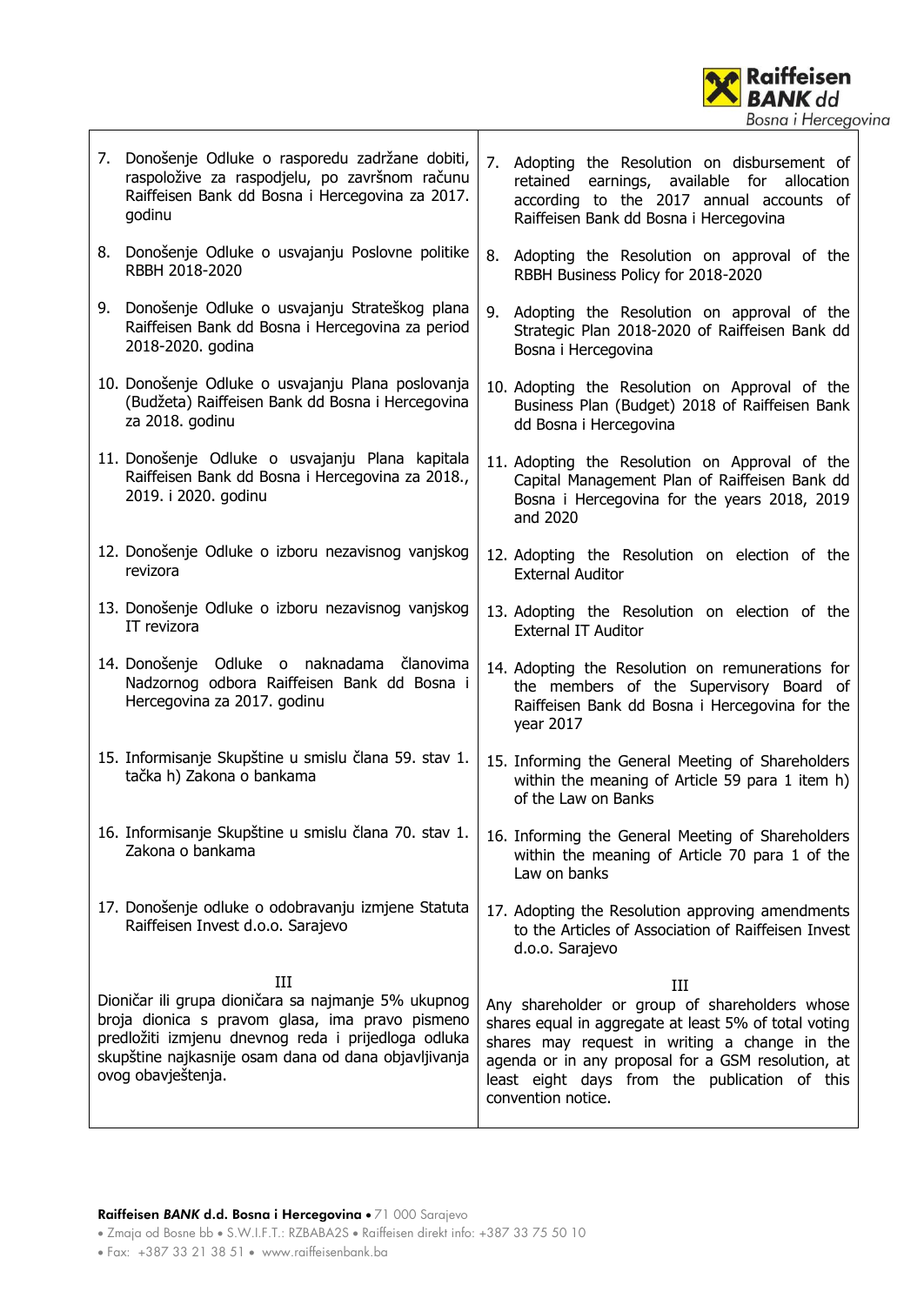

| <b>IV</b><br>Pravo glasa na redovnoj Skupštini Banke ima dioničar<br>koji je na Listi dioničara kod Registra vrijednosnih<br>papira u Federaciji Bosne i Hercegovine bio upisan 30<br>dana prije datuma održavanja Skupštine.                                                                                           | IV<br>A voting right at the regular General Meeting of<br>Shareholders belongs to any shareholder appearing<br>on the List of Shareholders at the Securities Register<br>in the Federation of Bosnia and Herzegovina 30 days<br>before the date of the General Meeting.                                                                                                                                   |
|-------------------------------------------------------------------------------------------------------------------------------------------------------------------------------------------------------------------------------------------------------------------------------------------------------------------------|-----------------------------------------------------------------------------------------------------------------------------------------------------------------------------------------------------------------------------------------------------------------------------------------------------------------------------------------------------------------------------------------------------------|
| Skupština može odlučivati ukoliko je<br>na<br>njoj<br>zastupljeno više od 50% ukupnog broja dionica s<br>pravom glasa.                                                                                                                                                                                                  | The General Meeting of Shareholders may take valid<br>decisions if more than 50% of voting shares are<br>represented.                                                                                                                                                                                                                                                                                     |
| Skupštini mogu prisustvovati dioničari ili punomoćnici<br>dioničara koji su Odboru za glasanje, najkasnije 3<br>dana prije dana određenog za održavanje Skupštine,<br>podnijeli prijavu za učešće u njenom radu i<br>odlučivanju.                                                                                       | The General Meeting of Shareholders may be<br>attended by shareholders or their proxies, if they<br>have notified the Voting Committee that they will<br>participate in the work and decision-making at the<br>General Meeting of Shareholders, at least three days<br>before the date scheduled for the General Meeting<br>of Shareholders.                                                              |
| Prijava se podnosi lično, poštanskom pošiljkom na<br>adresu Zmaja od Bosne bb, Sarajevo, putem faksa<br>304<br>broj<br>033/287<br>e-maila<br>ili.<br>info.rbbh@raiffeisengroup.ba.                                                                                                                                      | The notice of attendance shall be sent personally,<br>either by post to Zmaja od Bosne bb, Sarajevo, or<br>using<br>fax<br>033/287<br>304<br>no.<br><b>or</b><br>e-mail<br>info.rbbh@raiffeisengroup.ba.                                                                                                                                                                                                  |
| Punomoć za učešće u radu i odlučivanju Skupštine<br>daje se u obliku ovjerene pisane izjave, potpisane od<br>strane dioničara - vlastodavca i punomoćnika. Ovjera<br>potpisa dioničara - vlastodavca vrši se u skladu sa<br>zakonom kojim se uređuje ovjera potpisa.                                                    | The power of attorney to participate in the work and<br>decision-making<br>at the General<br>Meeting<br>_of<br>Shareholders shall be granted in the form of a<br>statement,<br>signed<br>certified<br>written<br>the<br>by<br>shareholder/principal and the proxy. The signature<br>of the shareholder/principal shall be certified<br>according to the law governing the certification of<br>signatures. |
| Punomoć se dostavlja lično, poštanskom pošiljkom,<br>telefaksom ili putem e-maila, najkasnije u roku koji je<br>određen za prijavu dioničara za učešće u radu<br>Skupštine.<br>Ukoliko<br>nije<br>dostavljen<br>original,<br>punomoćnik je dužan predati original<br>punomoći<br>Odboru za glasanje na samoj Skupštini. | The power of attorney shall be delivered in person,<br>by regular mail, fax or email, within the period<br>defined for registration of<br>shareholders for<br>attendance of the General Meeting of Shareholders.<br>If no original has been delivered, then the proxy<br>shall hand over the original power of attorney to the<br>Voting Committee at the General Meeting of<br>Shareholders.             |
| Glasanje na Skupštini vrši se putem glasačkih listića,<br>zaokruživanjem na glasačkom listiću odgovora "za" ili<br>"protiv" prijedloga odluke ili imena kandidata pri<br>izboru organa Banke.                                                                                                                           | Votes at the General Meeting of Shareholders are<br>taken by ballots, by marking the option "IN<br>FAVOUR" or "AGAINST" the proposal for resolution<br>or, respectively, the name of the candidate who<br>stands for election into a body of the Bank.                                                                                                                                                    |